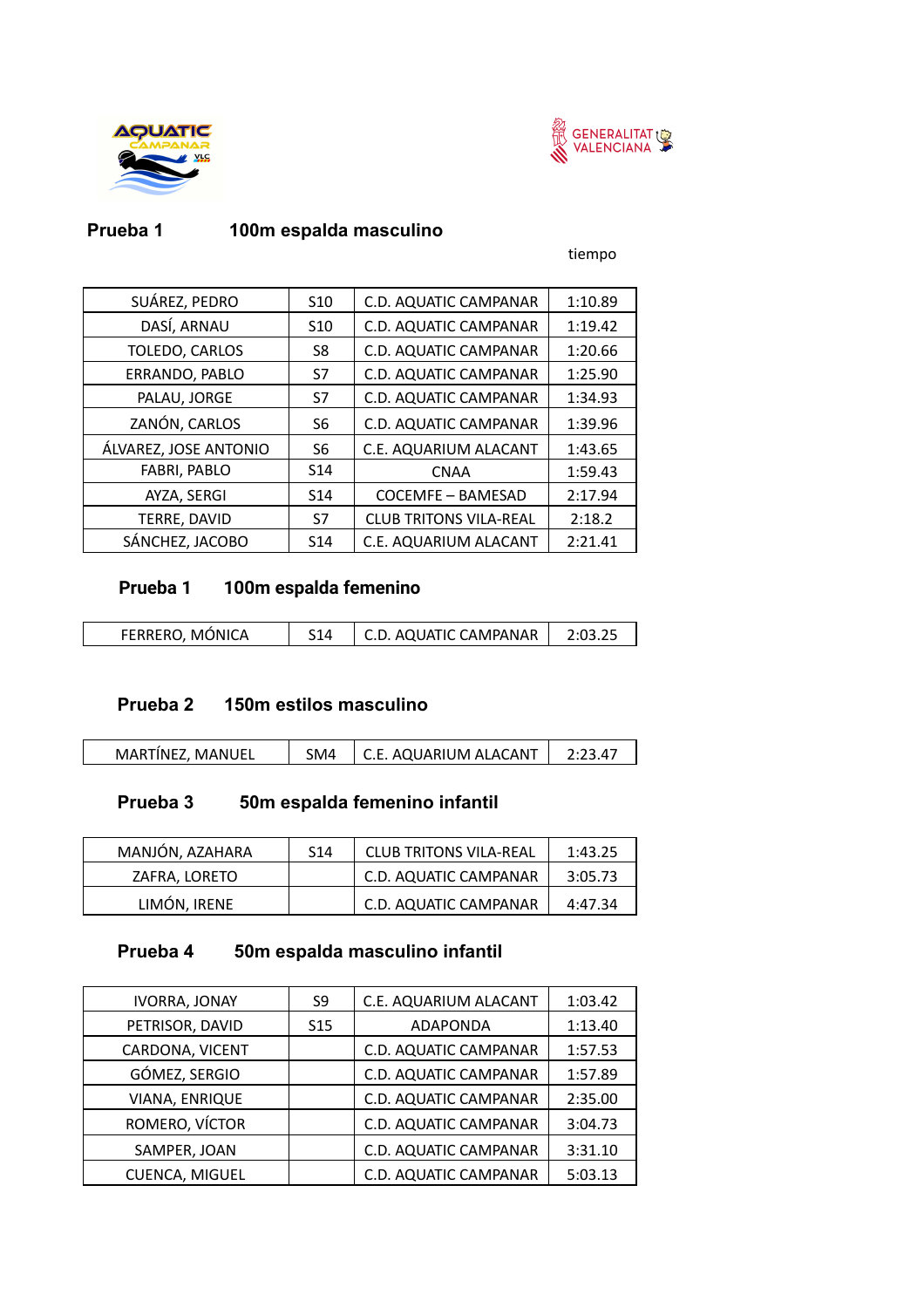# **Prueba 5 25m espalda femenino iniciación**

| ZAVASCHI, SOFÍA MARIA | S <sub>14</sub> | CLUB TRITONS VILA-REAL | 56.20   |
|-----------------------|-----------------|------------------------|---------|
| SALAMANCA, MARTA      |                 | COCEMFE - BAMESAD      | 1:05.28 |

#### **Prueba 6 50m braza femenino**

| LÓPEZ, MIREIA           | SB <sub>9</sub> | C.D. AQUATIC CAMPANAR | 53.47   |
|-------------------------|-----------------|-----------------------|---------|
| <b>ESTEVE, MACARENA</b> | <b>SB14</b>     | C.E. AQUARIUM ALACANT | 53.64   |
| FONTCUBERTA, DELIA      | SB <sub>4</sub> | C.E. AQUARIUM ALACANT | 1:06.71 |
| FERNÁNDEZ, LARA         | <b>SB15</b>     | C.E. AQUARIUM ALACANT | 1:16.98 |
| AGUILELLA, AMPARO       | <b>SB14</b>     | <b>ADAPONDA</b>       | 1:31.28 |

## **Prueba 7 50m braza masculino**

| GANDÍA, RUBÉN           | <b>SB14</b>     | <b>CLUB TRITONS VILA-REAL</b> | 51.28   |
|-------------------------|-----------------|-------------------------------|---------|
| BARBERÁN, JAVIER        | <b>SB14</b>     | ADAPONDA                      | 55.02   |
| <b>GILABERT, BIHONE</b> | <b>SB14</b>     | <b>CLUB TRITONS VILA-REAL</b> | 55.44   |
| <b>GIL, VICENTE</b>     | SB4             | C.D. AQUATIC CAMPANAR         | 58.95   |
| MARTÍNEZ, MANUEL        | SB <sub>3</sub> | C.E. AQUARIUM ALACANT         | 1:00.08 |
| HERRERO, LUIS FERNANDO  | <b>SB13</b>     | C.D. AQUATIC CAMPANAR         | 1:01.20 |
| SÁNCHEZ, JACOBO         | SB14            | C.E. AQUARIUM ALACANT         | 1:14.08 |
| ADELL, IKER             | <b>SB15</b>     | COCEMFE - BAMESAD             | 1:17.25 |
| <b>GOMBAU, IKER</b>     | <b>SB15</b>     | COCEMFE - BAMESAD             | 1:23.81 |
| PETRISOR, DAVID         | <b>SB15</b>     | ADAPONDA                      | 1:27.41 |
| MARTÍN, PABLO           | SB <sub>3</sub> | C.D. AQUATIC CAMPANAR         | 1:29.36 |
| TERRE, DAVID            | SB <sub>6</sub> | <b>CLUB TRITONS VILA-REAL</b> | 1:31.02 |
| <b>GARCÍA, JESUS</b>    | <b>SB14</b>     | ADAPONDA                      | 1:35.41 |

### **Prueba 8 100m libre masculino**

| ALHAMBRA, ENRIQUE    | S <sub>13</sub> | C.D. AQUATIC CAMPANAR         | 57.07   |
|----------------------|-----------------|-------------------------------|---------|
| FERNÁNDEZ, NÉSTOR    | S <sub>15</sub> | C.E. AQUARIUM ALACANT         | 1:26.37 |
| MONTES, DANIEL       | S14             | <b>CLUB TRITONS VILA-REAL</b> | 1:26.91 |
| SOLANO, ANDRÉS       | S <sub>14</sub> | <b>CNAA</b>                   | 1:27.06 |
| PAZ, JULIO           | S14             | <b>ADAPONDA</b>               | 1:28.56 |
| CHIVA, VÍCTOR        | S <sub>15</sub> | <b>ADAPONDA</b>               | 1:37.23 |
| FERNÁNDEZ, NICOLÁS   | S <sub>14</sub> | <b>CNAA</b>                   | 1:38.64 |
| MOLINER, SALVADOR    | S <sub>15</sub> | <b>ADAPONDA</b>               | 1:40.09 |
| <b>FABRI, PABLO</b>  | S <sub>14</sub> | <b>CNAA</b>                   | 1:42.52 |
| CHALER, AGUSTÍN      | S6              | <b>COCEMFE - BAMESAD</b>      | 1:56.91 |
| CASTELLO, IAN        |                 | <b>COCEMFE - BAMESAD</b>      | 1:59.02 |
| AYZA, SERGI          | S14             | <b>COCEMFE - BAMESAD</b>      | 2:00.58 |
| JAZIENICKI, KAROL C. | S <sub>14</sub> | CNAA                          | 2:01.71 |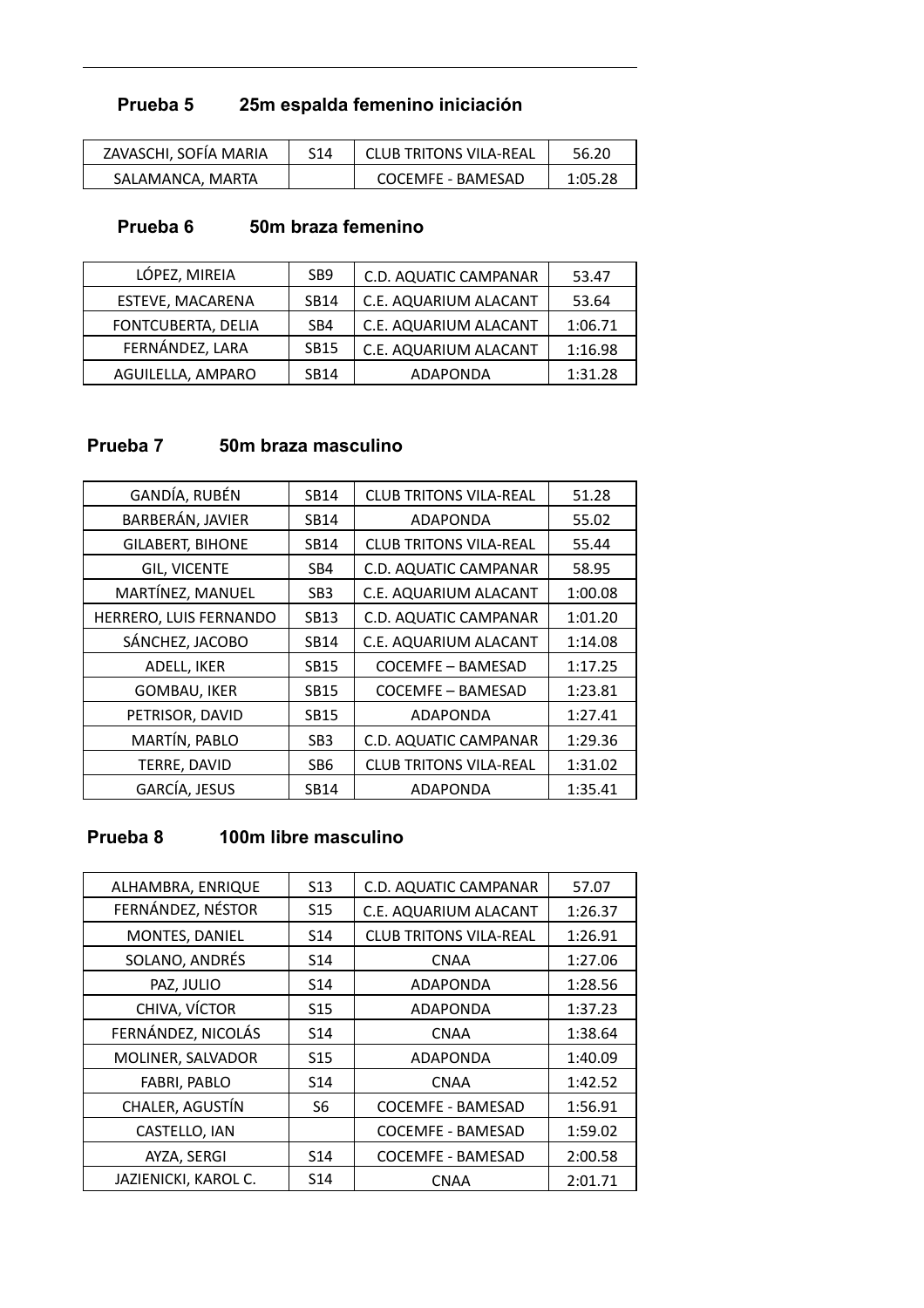### **Prueba 9 100m libre femenino**

| PAZ, NATALIA    | S <sub>14</sub> | C.E. AQUARIUM ALACANT         | 1:26.36 |
|-----------------|-----------------|-------------------------------|---------|
| FERRERO, MÓNICA | S <sub>14</sub> | C.D. AQUATIC CAMPANAR         | 1:50.63 |
| VILLA, ALBA     | S <sub>5</sub>  | C.D. AQUATIC CAMPANAR         | 2:03.18 |
| FERNÁNDEZ, LARA | S <sub>15</sub> | C.E. AQUARIUM ALACANT         | 2:08.52 |
| GARCÍA, GLORIA  | S <sub>15</sub> | C.D. AQUATIC CAMPANAR         | 2:39.49 |
| ROMÀ, ELENA     | S4              | <b>CLUB TRITONS VILA-REAL</b> | 2:42.22 |

## **Prueba 10 50m mariposa masculino**

| ALHAMBRA, ENRIQUE  | S <sub>13</sub> | C.D. AQUATIC CAMPANAR         | 27.30 |
|--------------------|-----------------|-------------------------------|-------|
| MARTOS, SERGIO     | S8              | C.D. AQUATIC CAMPANAR         | 30.65 |
| HUGUET, PABLO      | S <sub>14</sub> | <b>CLUB TRITONS VILA-REAL</b> | 33.59 |
| ERRANDO, PABLO     | S7              | C.D. AQUATIC CAMPANAR         | 41.12 |
| MOLINER, SALVADOR  | S <sub>15</sub> | <b>ADAPONDA</b>               | 49.00 |
| PAZ, JULIO         | S <sub>14</sub> | <b>ADAPONDA</b>               | 49.65 |
| GÓMEZ, JUAN CAMILO | S <sub>15</sub> | <b>CNAA</b>                   | 57.17 |

### **Prueba 11 50m mariposa femenino**

| BONETE, MARIA CANDELA | S9              | C.E. AQUARIUM ALACANT         | 37.08 |
|-----------------------|-----------------|-------------------------------|-------|
| LÓPEZ, MIREIA         | S <sub>10</sub> | C.D. AQUATIC CAMPANAR         | 44.16 |
| ORTÍ, LEYRE           | S8              | C.D. AQUATIC CAMPANAR         | 44.76 |
| ACEDO, IRENE          | S8              | <b>CLUB TRITONS VILA-REAL</b> | 49.30 |

### **Prueba 12 100m braza masculino**

| MARTOS, SERGIO          | SB <sub>8</sub> | C.D. AQUATIC CAMPANAR         | 1:24.69 |
|-------------------------|-----------------|-------------------------------|---------|
| CHALER, AGUSTÍN         |                 | <b>COCEMFE - BAMESAD</b>      | 2:01.74 |
| <b>GILABERT, BIHONE</b> | <b>SB14</b>     | <b>CLUB TRITONS VILA-REAL</b> | 2:02.16 |
| <b>GIL. VICENTE</b>     | SB4             | C.D. AQUATIC CAMPANAR         | 2:08.98 |
| AYZA, SERGI             | <b>SB14</b>     | <b>COCEMFE - BAMESAD</b>      | 2:48.43 |

### **Prueba 13 200m estilos masculino**

| MARÍ, JOSE ANTONIO | SM <sub>9</sub> | C.D. AQUATIC CAMPANAR         | 2:27.09 |
|--------------------|-----------------|-------------------------------|---------|
| SUÁREZ, PEDRO      | SM10            | C.D. AQUATIC CAMPANAR         | 2:34.36 |
| DASÍ, ARNAU        | SM10            | C.D. AQUATIC CAMPANAR         | 2:49.55 |
| TOLEDO, CARLOS     | SM <sub>8</sub> | C.D. AQUATIC CAMPANAR         | 2:56.19 |
| PALAU, JORGE       | SM <sub>7</sub> | C.D. AQUATIC CAMPANAR         | 3:18.25 |
| GANDÍA, RUBÉN      | SM14            | <b>CLUB TRITONS VILA-REAL</b> | 3:36.83 |

#### **Prueba 14 200m estilos femenino**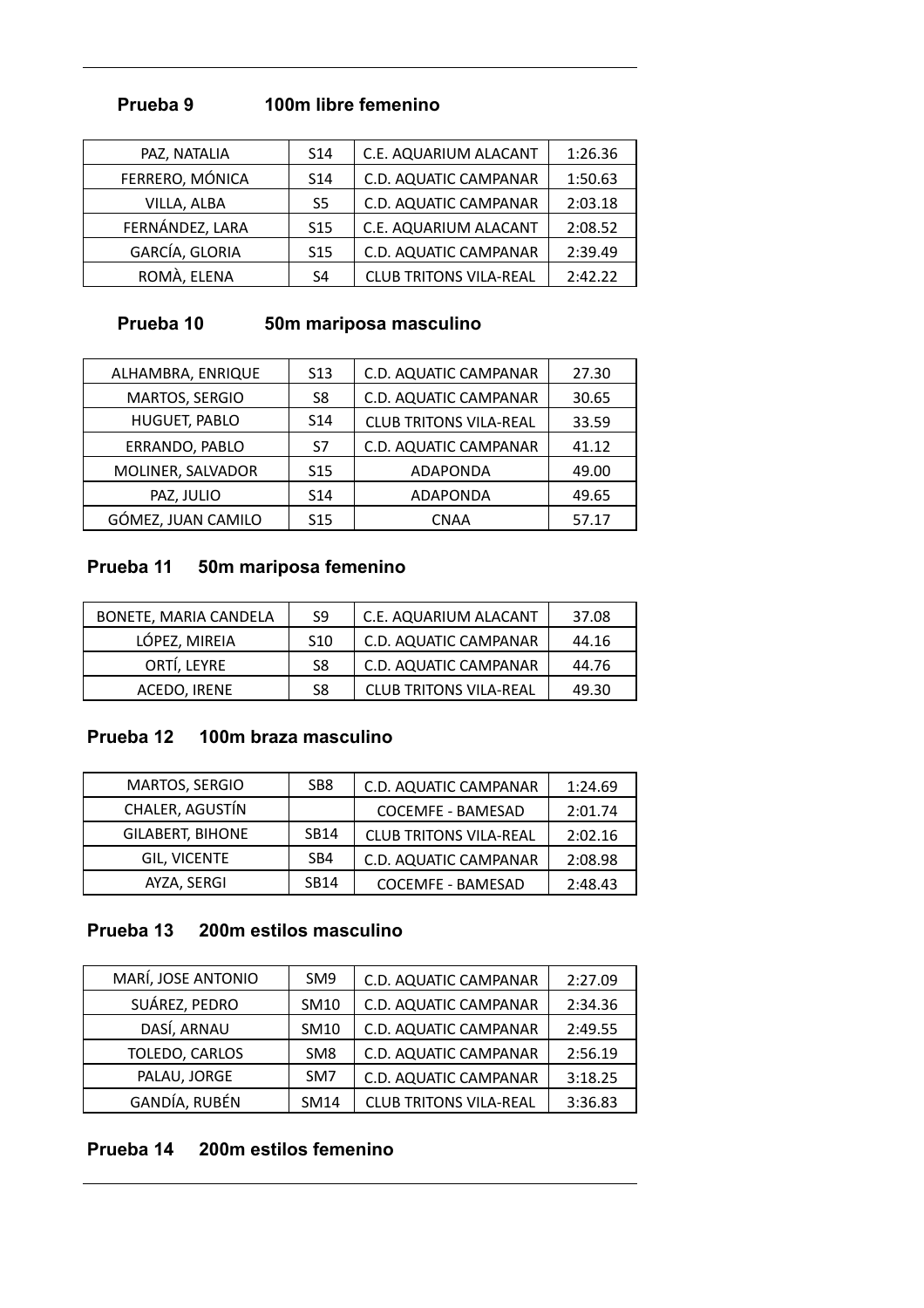| LÓPEZ, MIREIA |                 | SM10   C.D. AQUATIC CAMPANAR | 3:17.76 |
|---------------|-----------------|------------------------------|---------|
| ORTÍ, LEYRE   | SM <sub>8</sub> | C.D. AQUATIC CAMPANAR        | 3:28.62 |

# **Prueba 15 100m mariposa masculino**

| LEVECQ, DAVID | S10 | C.D. AQUATIC CAMPANAR         | 1:01.45 |
|---------------|-----|-------------------------------|---------|
| HUGUET, PABLO | S14 | <b>CLUB TRITONS VILA-REAL</b> | 1:18.22 |

## **Prueba 16 50m espalda femenino**

| ACEDO, IRENE      | S8              | <b>CLUB TRITONS VILA-REAL</b> | 49.31   |
|-------------------|-----------------|-------------------------------|---------|
| FERRERO, MÓNICA   | S <sub>14</sub> | C.D. AQUATIC CAMPANAR         | 58.36   |
| ROMÀ, ELENA       | S4              | <b>CLUB TRITONS VILA-REAL</b> | 58.58   |
| VIZCAINO, NADIA   | S <sub>14</sub> | C.E. AQUARIUM ALACANT         | 1:03.10 |
| SÁNCHEZ, ESTHER   | S <sub>14</sub> | <b>CNAA</b>                   | 1:05.40 |
| AGUILELLA, AMPARO | S <sub>14</sub> | <b>ADAPONDA</b>               | 1:15.23 |
| GARCÍA, MARINA    | S <sub>4</sub>  | C.E. AQUARIUM ALACANT         | 1:31.16 |
| YERBES, INÉS      | S5              | C.D. AQUATIC CAMPANAR         | 1:44.15 |
| DAVID, HELENA     |                 | <b>COCEMFE - BAMESAD</b>      | 2:00.07 |
|                   |                 |                               |         |

# **Prueba 17 50m espalda masculino**

| ALHAMBRA, ENRIQUE    | <b>S13</b>      | C.D. AQUATIC CAMPANAR         | 28.67   |
|----------------------|-----------------|-------------------------------|---------|
| FERNÁNDEZ, NÉSTOR    | <b>S15</b>      | C.E. AQUARIUM ALACANT         | 46.63   |
| MONTES, DANIEL       | S <sub>14</sub> | <b>CLUB TRITONS VILA-REAL</b> | 48.97   |
| <b>VELEZ, PABLO</b>  | <b>S15</b>      | C.D. AQUATIC CAMPANAR         | 51.19   |
| SOLANO, ANDRÉS       | <b>S14</b>      | <b>CNAA</b>                   | 51.53   |
| FERNÁNDEZ, NICOLÁS   | S <sub>14</sub> | <b>CNAA</b>                   | 52.65   |
| CHIVA, VÍCTOR        | <b>S15</b>      | <b>ADAPONDA</b>               | 54.25   |
| BARBERÁN, JAVIER     | S14             | <b>ADAPONDA</b>               | 54.48   |
| MOLINER, SALVADOR    | S <sub>15</sub> | <b>ADAPONDA</b>               | 55.42   |
| GARCÍA, JESUS        | S14             | <b>ADAPONDA</b>               | 58.57   |
| JAZIENICKI, KAROL C. | <b>S14</b>      | <b>CNAA</b>                   | 58.59   |
| CASTELLÓ, IAN        |                 | <b>COCEMFE - BAMESAD</b>      | 58.70   |
| FABRI, PABLO         | S14             | <b>CNAA</b>                   | 58.79   |
| CHALER, AGUSTÍN      | S <sub>6</sub>  | COCEMFE-BAMESAD               | 1:00.40 |
| TERRE, DAVID         | S7              | <b>CLUB TRITONS VILA-REAL</b> | 1:04.84 |
| GÓMEZ, JUAN CAMILO   | <b>S15</b>      | <b>CNAA</b>                   | 1:05.91 |
| <b>VERGARA, HUGO</b> | S7              | <b>C.D.AQUATIC CAMPANAR</b>   | 1:14.68 |
| <b>GOMBAU, IKER</b>  | <b>S15</b>      | <b>COCEMFE - BAMESAD</b>      | 1:15.35 |
| MARTÍN, PABLO        | S4              | <b>C.D.AQUATIC CAMPANAR</b>   | 1:18.52 |
| ADELL, IKER          | <b>S15</b>      | <b>COCEMFE - BAMESAD</b>      | 1:19.34 |
| ARRANZ, DAVID        | S4              | C.E. AQUARIUM ALACANT         | 1:33.14 |
| MARTÍNEZ, RAÚL       | S <sub>5</sub>  | <b>CNAA</b>                   | 2:47.66 |
|                      |                 |                               |         |

#### **Prueba 18 200m libre masculino**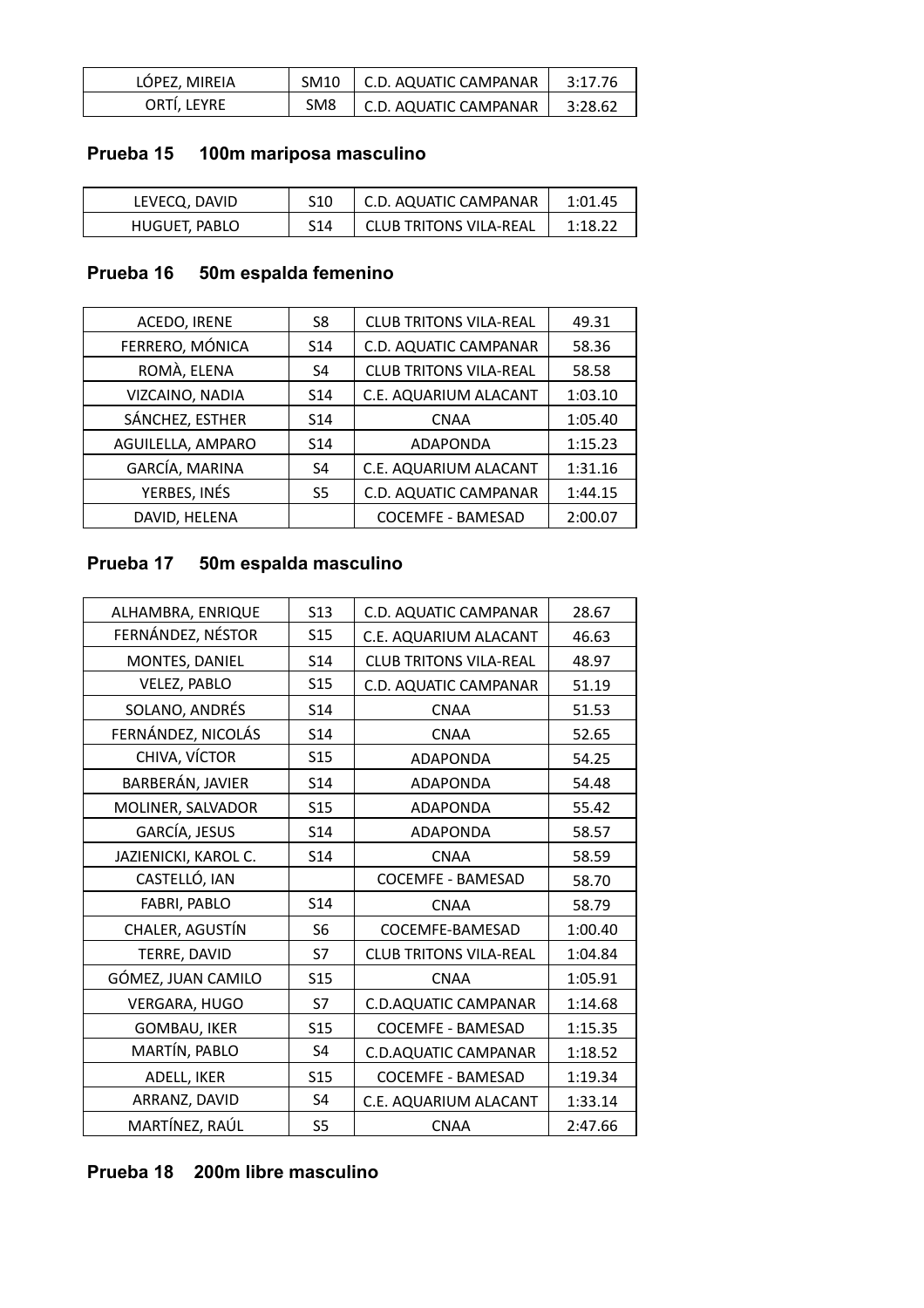| HUGUET, PABLO         | SM <sub>14</sub> | CLUB TRITONS VILA-REAL | 2:30.75 |
|-----------------------|------------------|------------------------|---------|
| ÁLVAREZ, JOSE ANTONIO | SM6              | C.E. AQUARIUM ALACANT  | 3:41.14 |

#### **Prueba 18 200m libre femenino**

| C.E. AQUARIUM ALACANT<br>BONETE, MARIA CANDELA<br>SM <sub>9</sub> |  |  |  | 2:39.08 |
|-------------------------------------------------------------------|--|--|--|---------|
|-------------------------------------------------------------------|--|--|--|---------|

### **Prueba 19 50m libre femenino infantil**

| MANJÓN, AZAHARA | S14 | <b>CLUB TRITONS VILA-REAL</b> | 1:50.70 |
|-----------------|-----|-------------------------------|---------|
| ZAFRA, LORETO   |     | <b>C.D. AQUATIC CAMPANAR</b>  | 2:50.38 |
| LIMÓN, IRENE    |     | <b>C.D. AQUATIC CAMPANAR</b>  | 4:24.13 |

#### **Prueba 20 50m libre masculino infantil**

| S <sub>15</sub> | <b>ADAPONDA</b>       | 57.97   |
|-----------------|-----------------------|---------|
| S9              | C.E. AQUARIUM ALACANT | 58.42   |
|                 | C.D. AQUATIC CAMPANAR | 2:07.59 |
|                 | C.D. AQUATIC CAMPANAR | 2:09.23 |
|                 | C.D. AQUATIC CAMPANAR | 2:44.94 |
|                 | C.D. AQUATIC CAMPANAR | 2:51.22 |
|                 | C.D. AQUATIC CAMPANAR | 3:36.52 |
|                 |                       |         |

## **Prueba 21 25m libre mixto iniciación**

| SALAMANCA, MARTA      |                 | COCEMFE - BAMESAD             | 51.14   |
|-----------------------|-----------------|-------------------------------|---------|
| ZAVASCHI, SOFÍA MARIA | S <sub>14</sub> | <b>CLUB TRITONS VILA-REAL</b> | 1:04.69 |
| <b>CUENCA, MIGUEL</b> |                 | C.D. AQUATIC CAMPANAR         | 2:45.86 |

#### **Prueba 22 50m libre femenino**

| S <sub>14</sub> | C.E. AQUARIUM ALACANT         | 38.50   |
|-----------------|-------------------------------|---------|
| S <sub>14</sub> | C.E. AQUARIUM ALACANT         | 39.66   |
| S8              | <b>CLUB TRITONS VILA-REAL</b> | 43.62   |
| S <sub>5</sub>  | C.E. AQUARIUM ALACANT         | 46.26   |
| S <sub>14</sub> | C.E. AQUARIUM ALACANT         | 54.35   |
| S5              | C.D. AQUATIC CAMPANAR         | 57.44   |
| S <sub>15</sub> | C.E. AQUARIUM ALACANT         | 1:02.99 |
| S <sub>14</sub> | <b>ADAPONDA</b>               | 1:06.48 |
| S <sub>15</sub> | C.D. AQUATIC CAMPANAR         | 1:09.67 |
| S <sub>4</sub>  | <b>CLUB TRITONS VILA-REAL</b> | 1:09.70 |
|                 |                               |         |